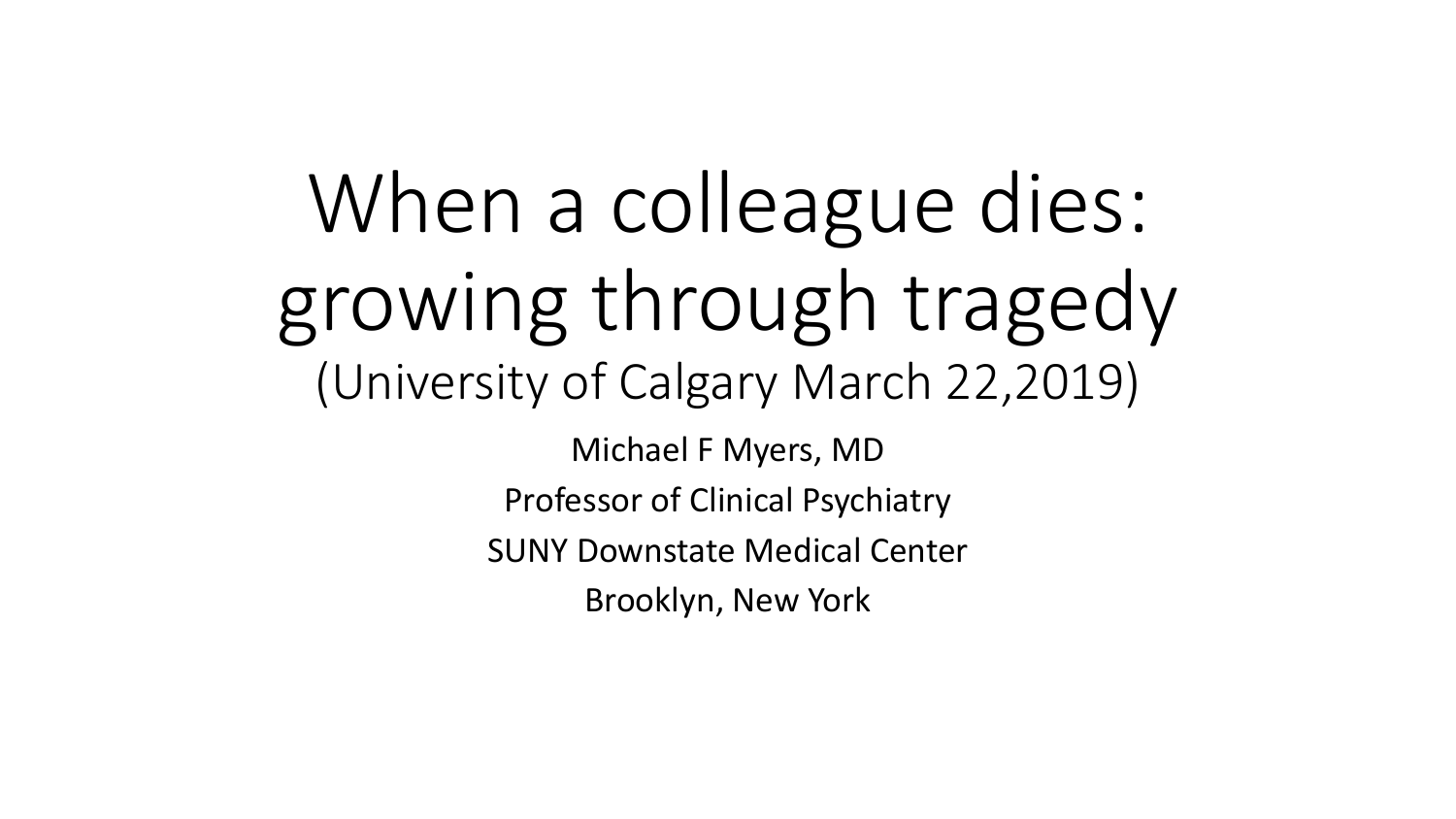### Disclosure Slide

- Medical Speakers Education Network: two grand rounds honoraria 2017
- American Psychiatric Association Publishing Inc., Gotham/Penguin Books, Sage Publications, Amazon Create Space: book royalties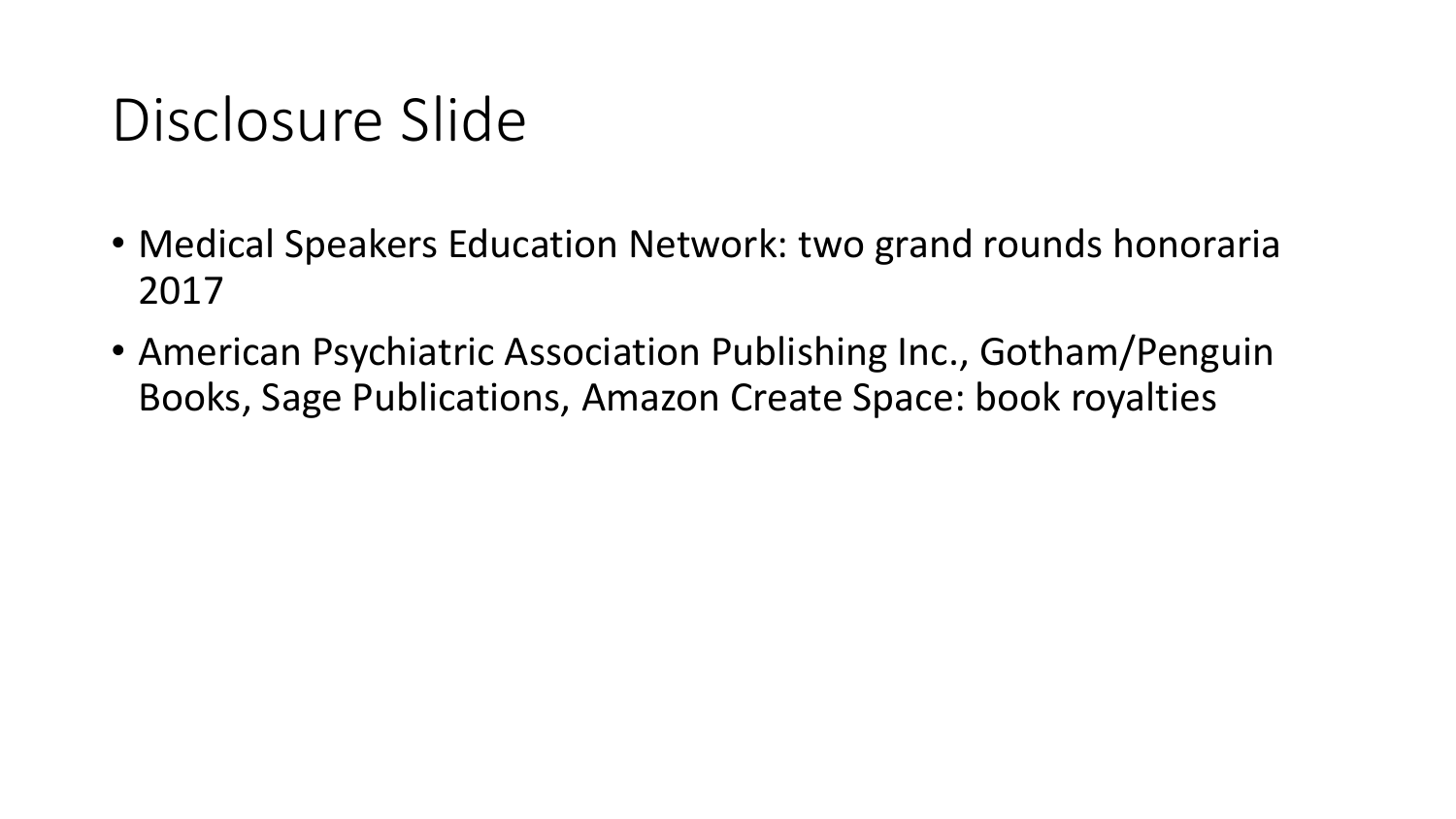#### Learning Objectives

- List common emotional reactions and behavioral changes that may follow the death of a colleague
- Explain the psychological process of "meaning-making"
- Delineate the ways in which individuals not only survive tragedy but gain strength, empathy and wisdom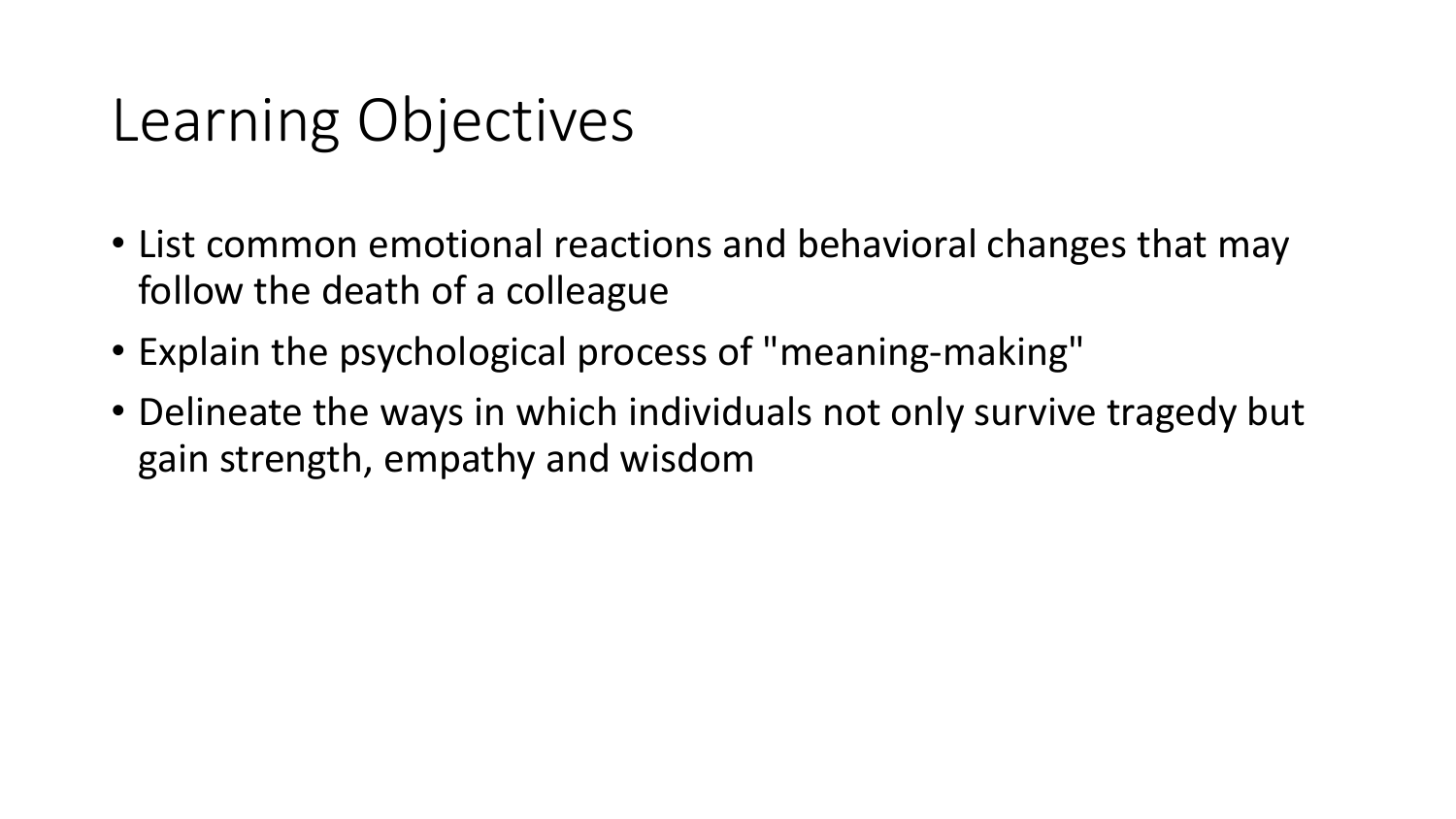## Our emotions and behaviors

- Surprise, disbelief and shock
- Wrenching sorrow
- Anger and rage
- Pining and longing
- Blame and guilt
- Denial massive to intermittent
- Carrying on intellectualized, controlled, pragmatic
- Emotional volatility and variability, paralysis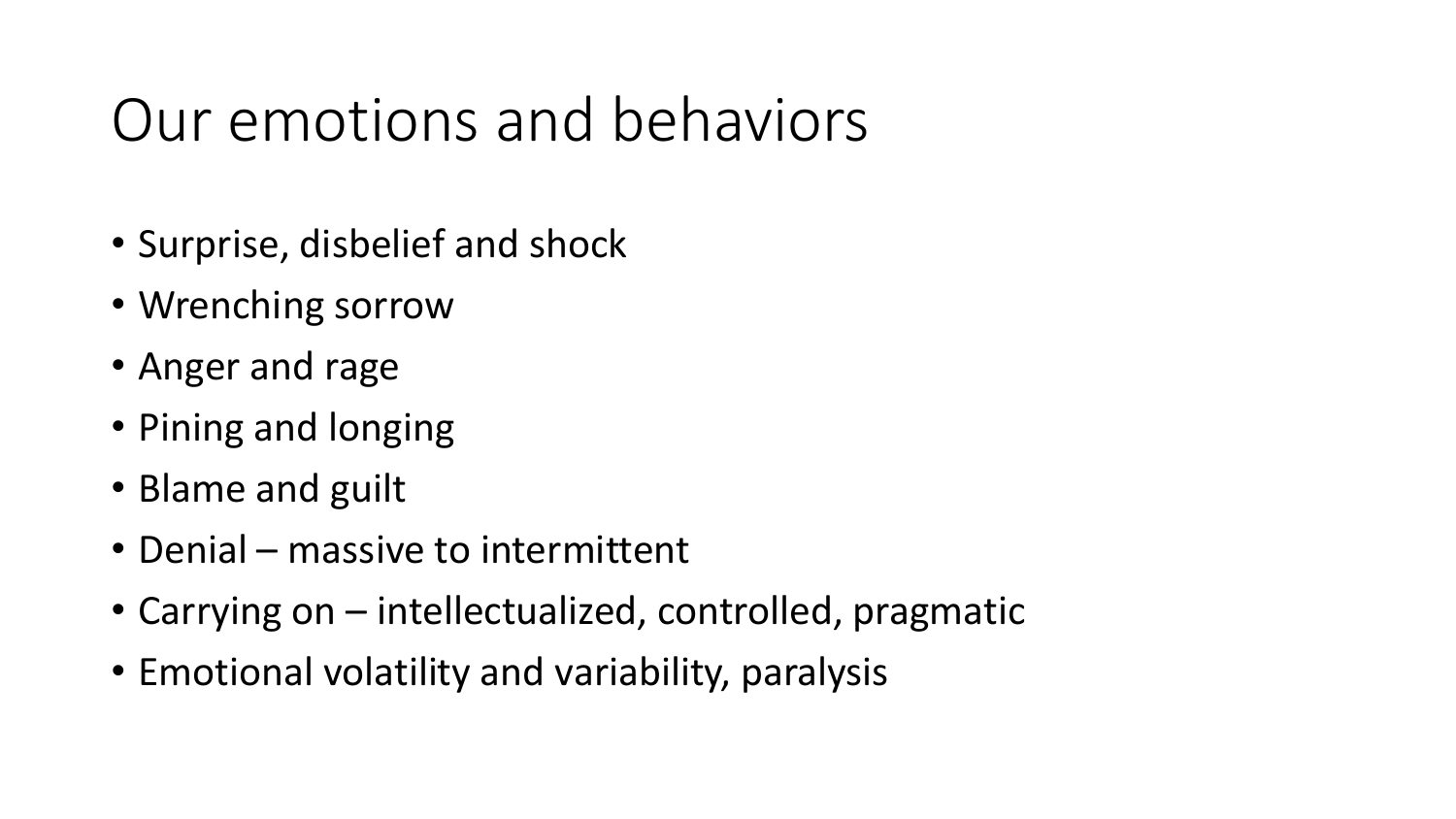### What are the variables?

- Manner of death: natural, accident, suicide, homicide, undetermined
- Sudden vs gradual
- His/her age
- Life circumstances alone, significant other, children, etc
- Our relationship with the person duration, closeness
- Culture, ethnicity
- Our previous experience with death
- Recognition, attention paid, presence or absence of ritual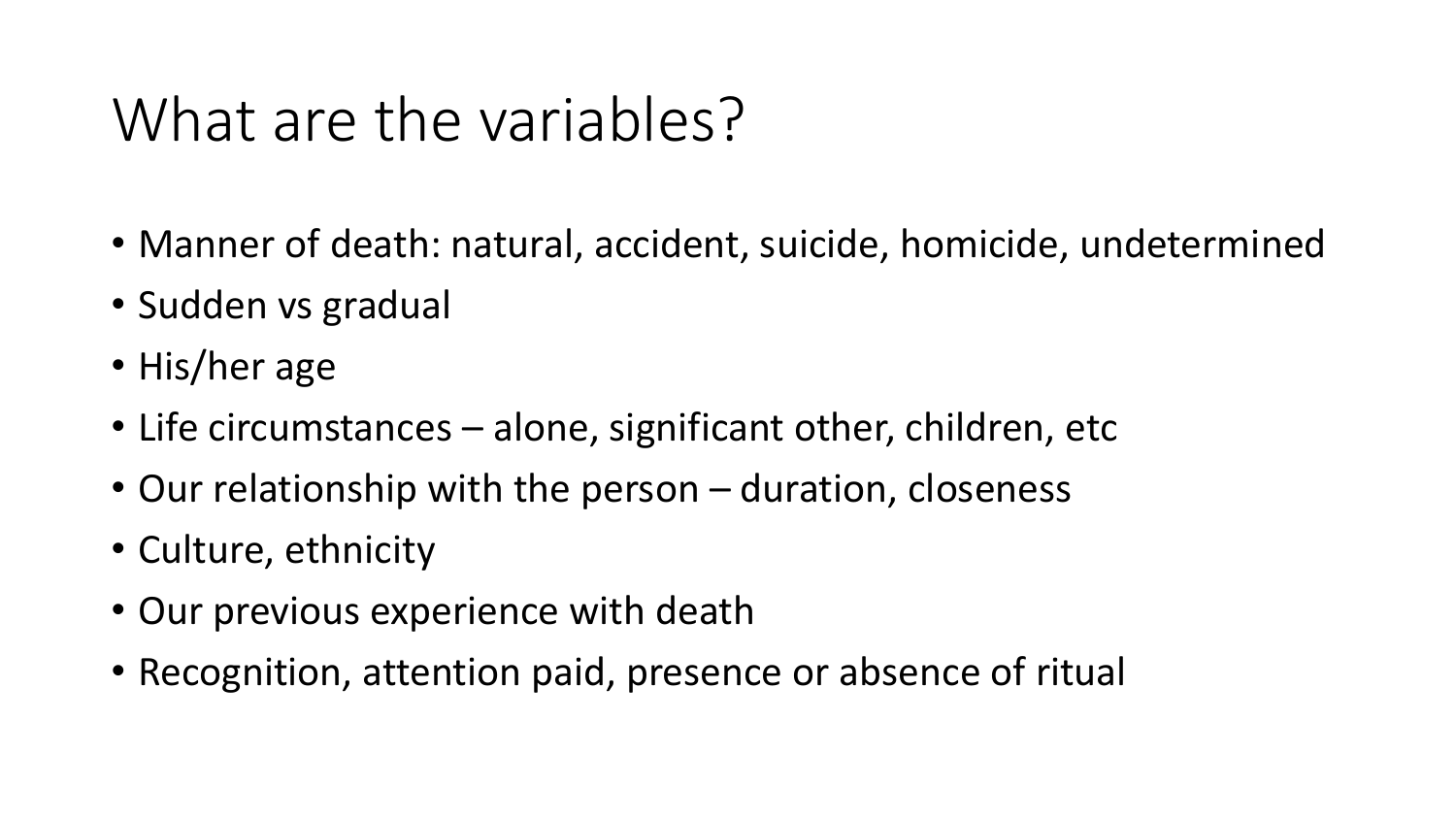### One unique issue with physician death

- A belief that medical training and medical work grants us immunity from the maladies or tragedies that afflict our patients
- This is a byproduct of our privileged status in the academy of medicine and our calling to this work
- And this explains in part the outrage, unfairness, and profound sorrow when we lose one of our own
- This also helps to explain why some physicians appear so detached and behave as "business as usual" when they lose a colleague – it is a defense against contagion fears, that this could happen to me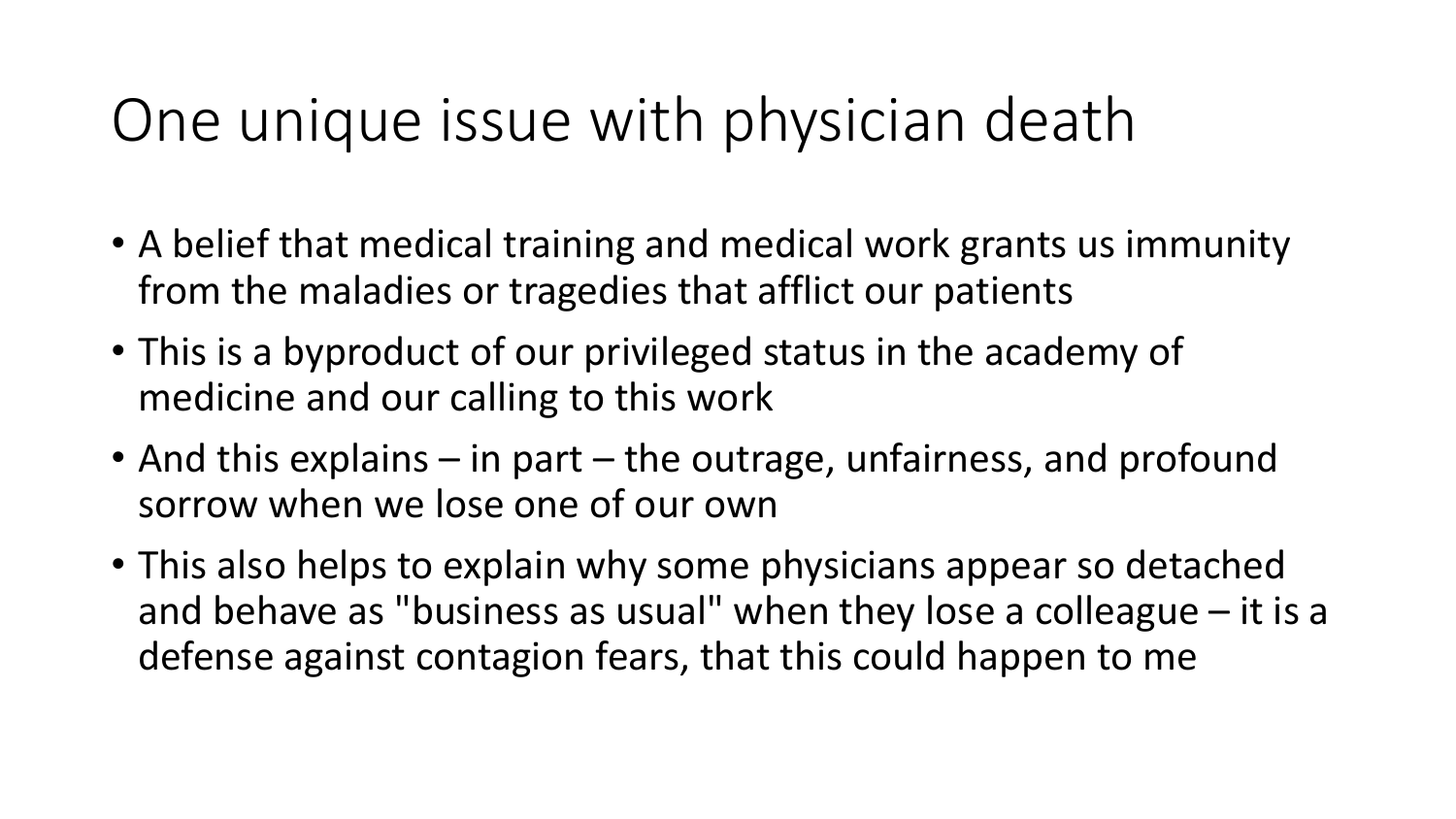## What is "meaning-making"

- A psychological process of trying to make sense of our loss
- Talking about and examining notions of unfairness, injustice, pain, surviving when he/she didn't, guilt, making restitution, eventual acceptance and reaching out to others
- A process that takes time, a journey that is unique to each individual
- A process that may occur with the assistance of a therapist but is also done in communion with family members and close friends – and sometimes alone with one's personal repertoire of healing actions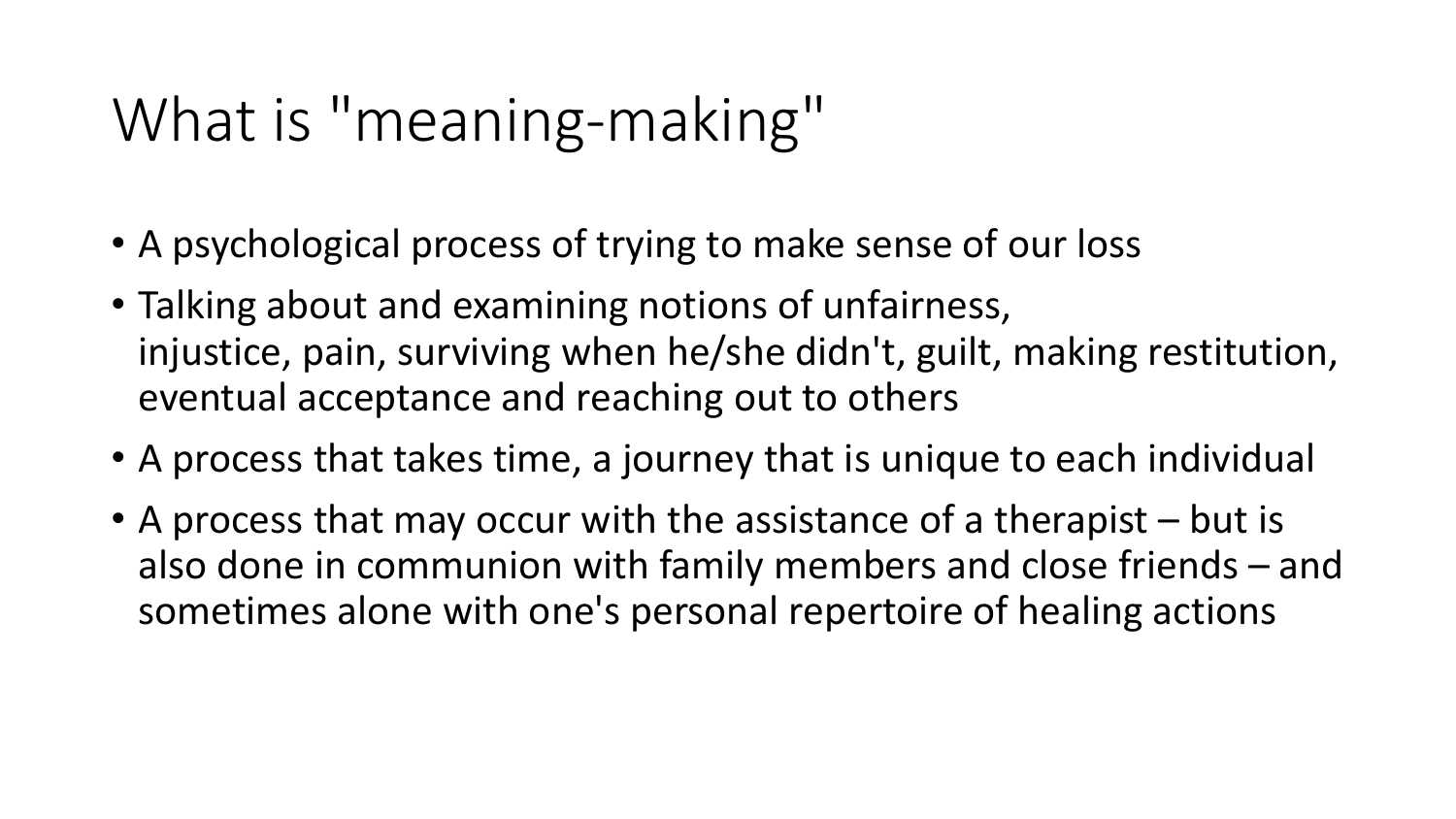## Dr Gloria Sands (pseudonym)

- "*My husband was one of the most prominent heart surgeons in the country. Three years ago, he jumped from the window of our Park Avenue apartment. A policeman called me at our country home in Connecticut. 'I'm sorry to tell you' he said, 'but your husband has taken his life.' 'Taken it where?' I demanded to know. 'No you don't understand, ma'am. He took his life. You know, death.' I yelled at him, 'You sick son of a bitch,' and slammed down the phone. He called back immediately. If it wasn't so insane, it would have been funny."*
	- Fine C *No Time to Say Goodbye: Surviving the Suicide of a Loved One*. Doubleday, NY, 1997, p 10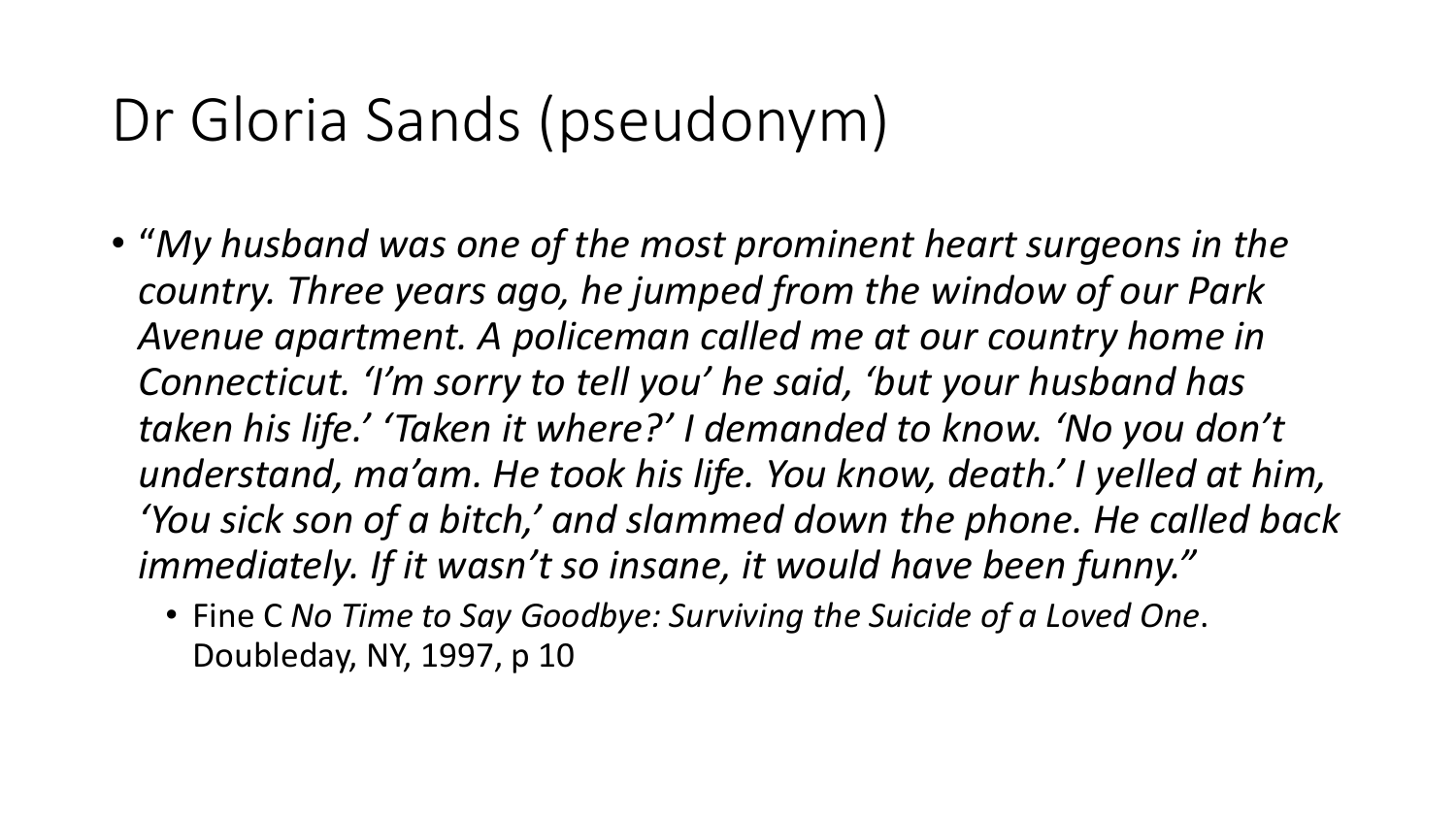## Doctors who teach us about dying Dr Peter (1957-1992)

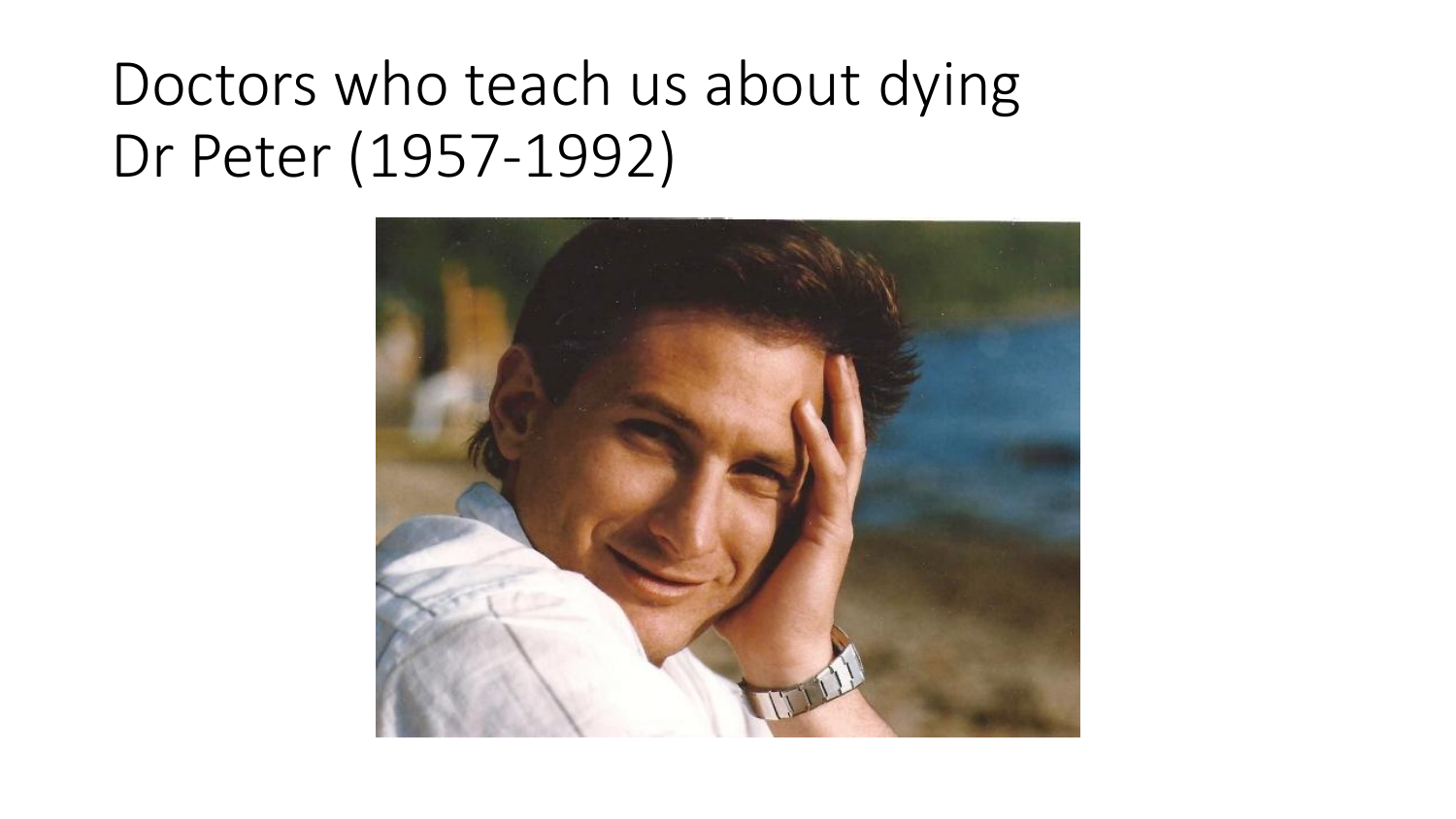## Doctors who teach us about dying Dr Abraham Verghese (The Tennis Partner)

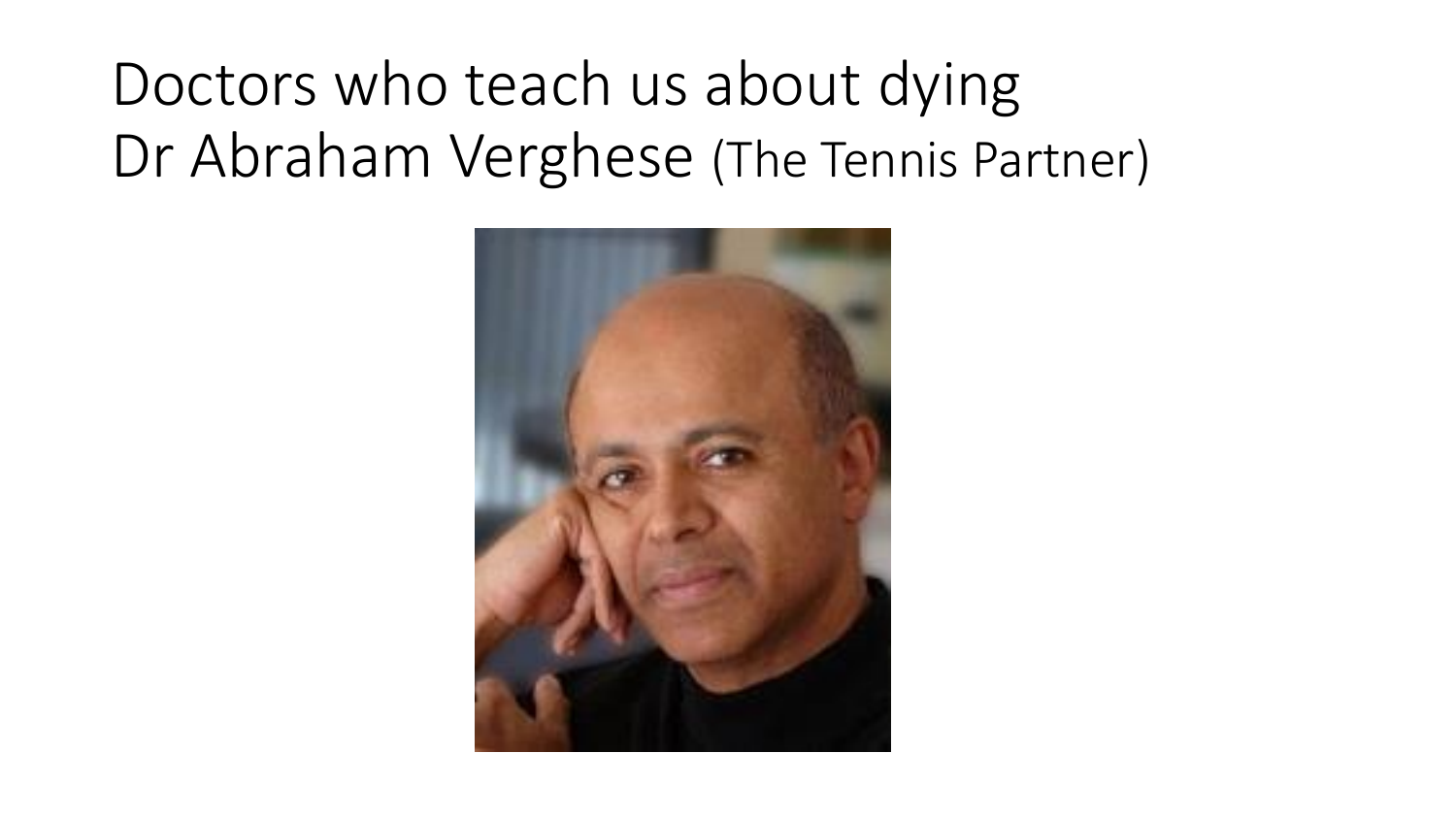## Toward preserving wellness and striving for balance

- Pay attention to your physical, emotional, mental and spiritual health (including previous Hx of anxiety, depression, etc.)
- Pay attention to any/all feedback from your family, colleagues and patients about your well-being and behavior
- Try to leave your defensiveness at the door and strive to listen to and reflect on your reaction to what you are going through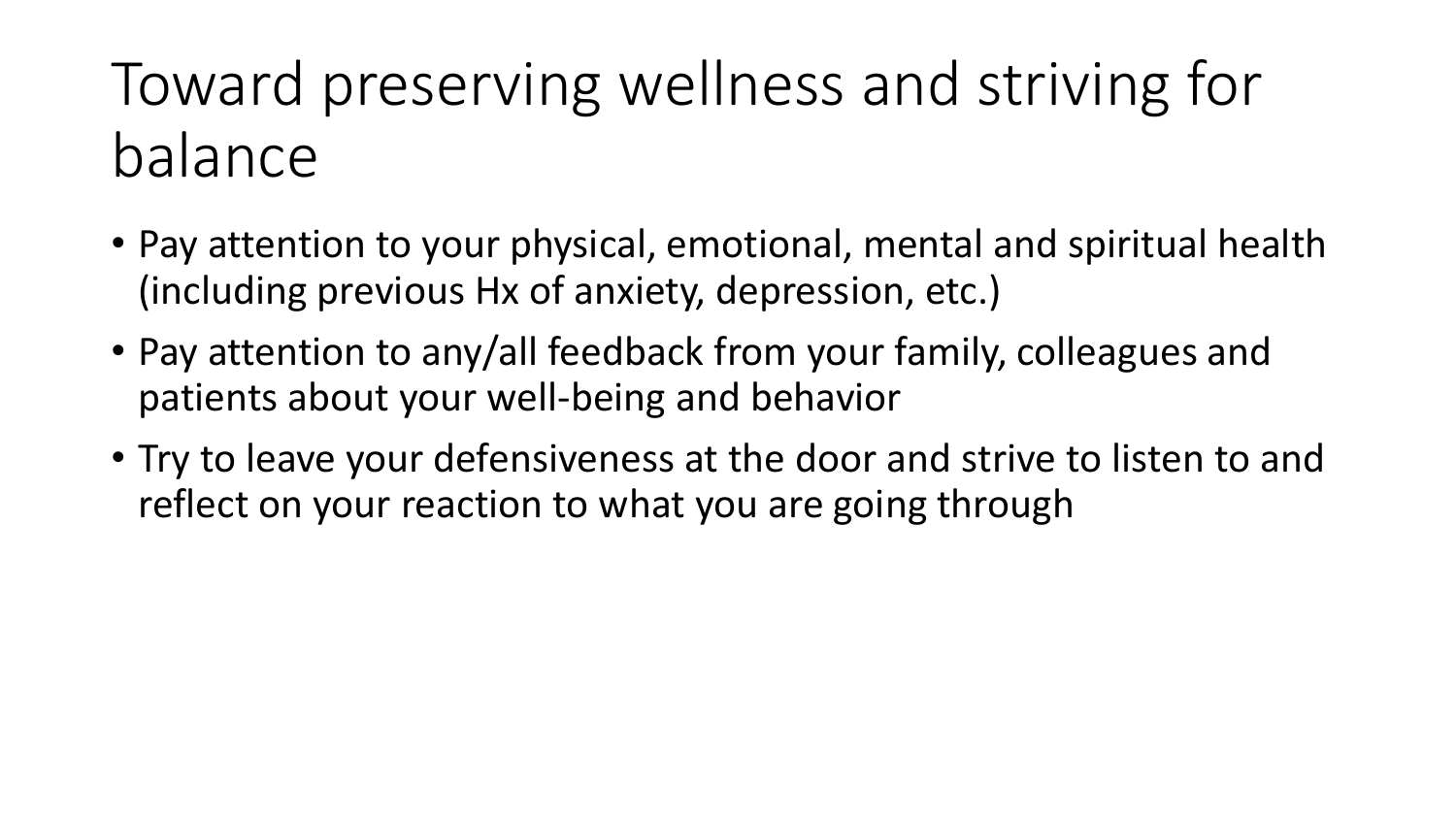## Toward preserving wellness and striving for balance

- Talk to others about how you're feeling someone you trust isolating leads to confusion, distorted thinking about yourself and others and can be dangerous
- Most important, put yourself first!
- And if you are also struggling with feelings of burnout, do not blame yourself – it is occupational and systemic – emblematic of how medicine is structured today – there is much being done at institutional and national levels to correct this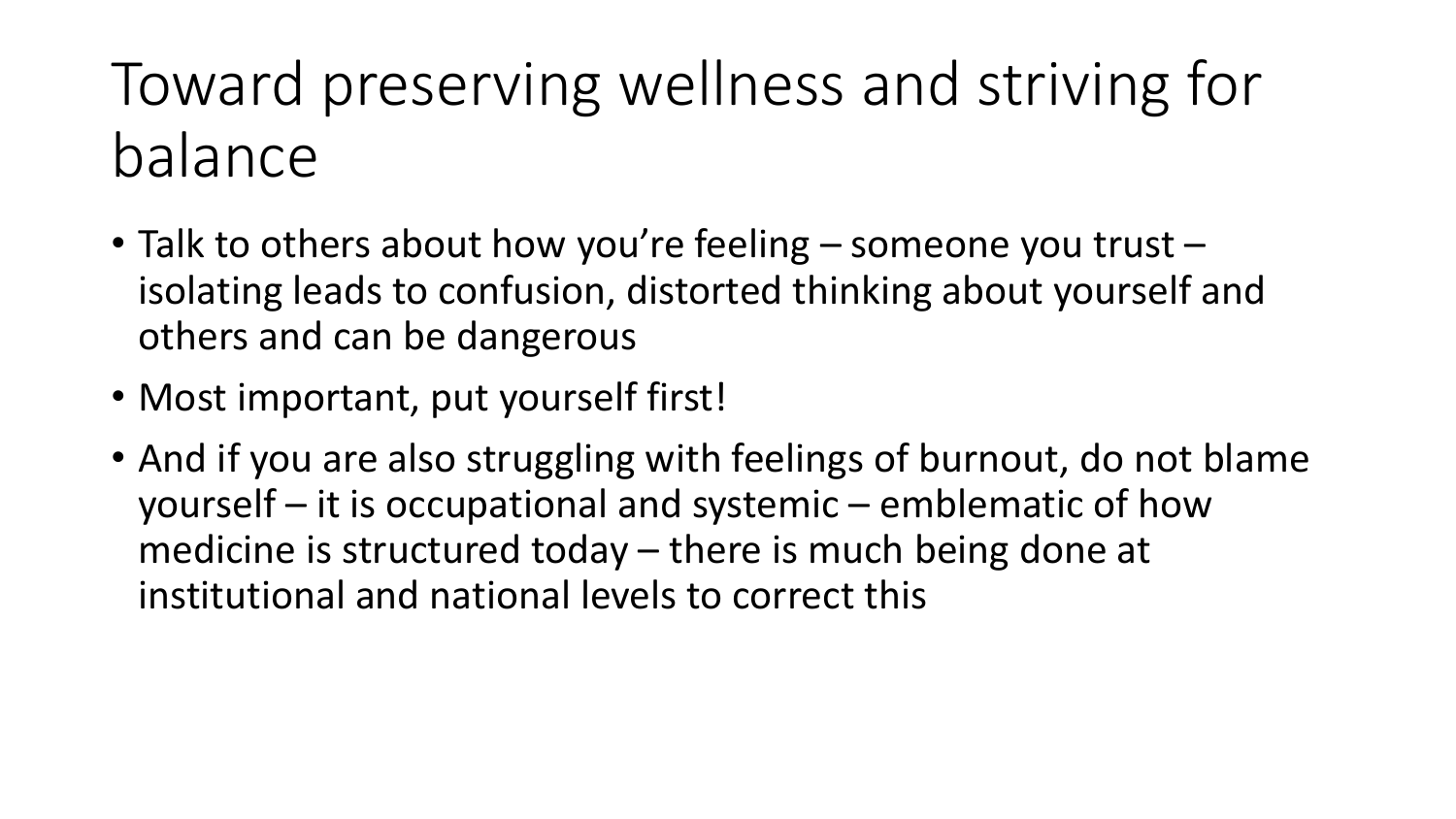## What else can you do?

- Pay close attention to your rest and sleep
- Build in and protect time for regular exercise
- Secure a primary care physician and develop a doctor-patient relationship with that individual
- Do not let any job in medicine severely compromise your right to a personal and family life
- Build collegial relationships with your doctor peers, including Balint and narrative medicine groups
- Learn mindfulness meditation, new CBT strategies for facing stress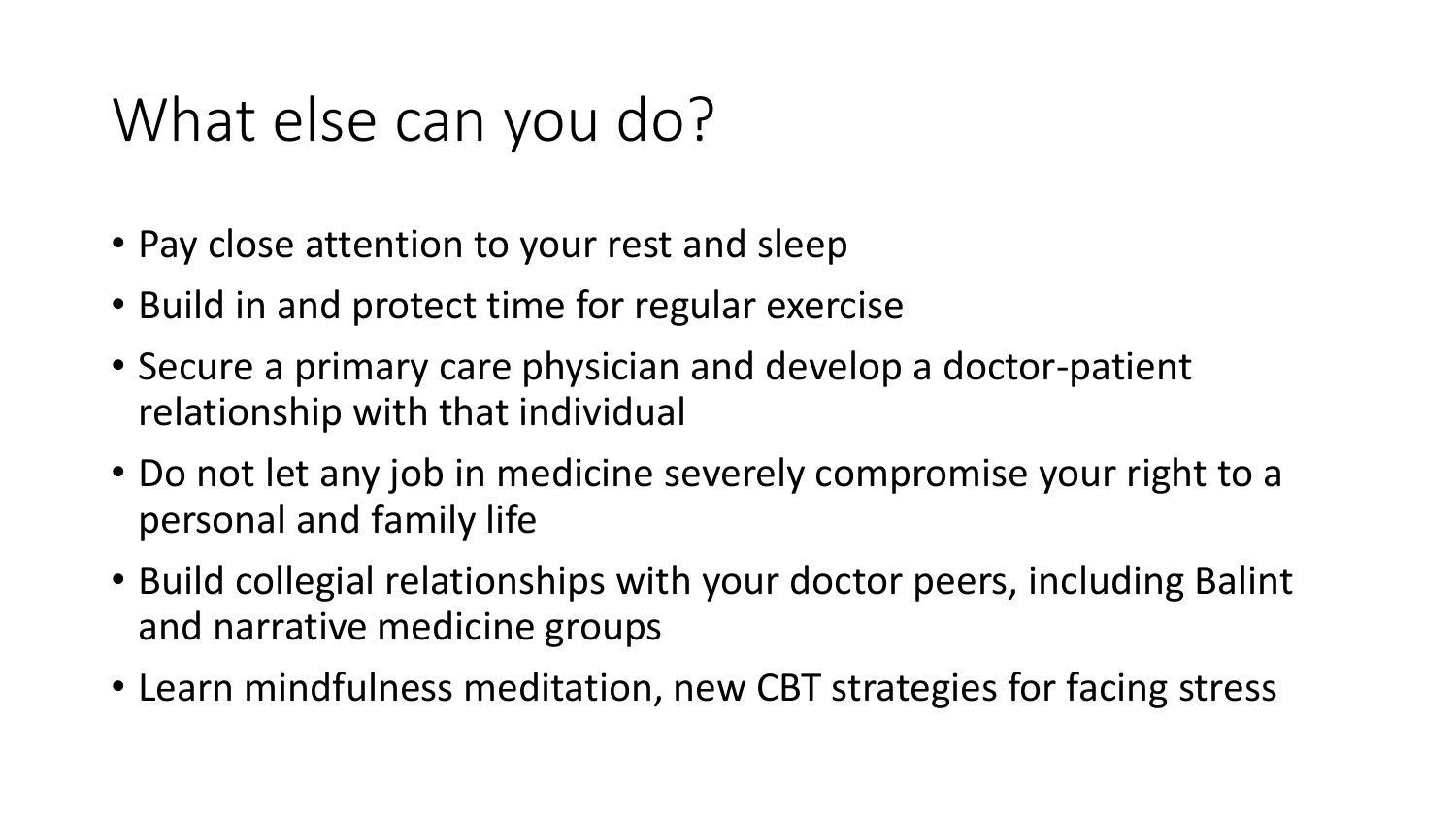## Web resources for physician wellness

- [http://digitalrepository.unm.edu/cgi/viewcontent.cgi?article=1003&c](http://digitalrepository.unm.edu/cgi/viewcontent.cgi?article=1003&context=omsw) ontext=omsw
- Important links to resources for:
	- Individual and institutional strategies to build resilience and prevent burnout;
	- What has been developed at other institutions;
	- TED Talks;
	- Podcasts;
	- Narrative medicine and reflection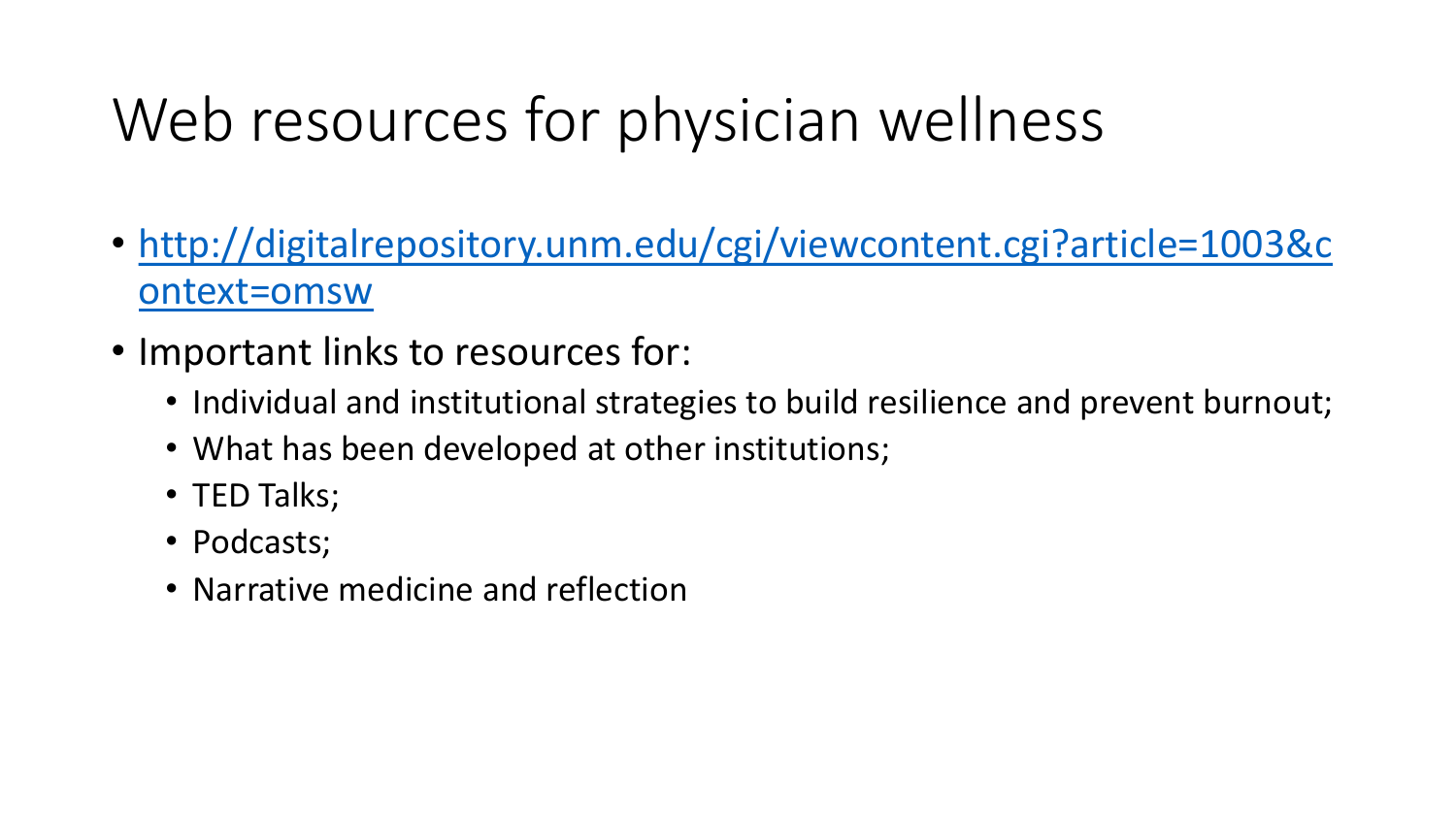## Dr Billings (pseudonym)

*"I saw him briefly when he dropped something off back at the apartment. This was the last time I saw him. He looked at me and shook my hand… Later in the afternoon I got a text message from a friend of his friend about his death. I was shell-shocked, thank god my friend was with me. I stayed with him and his girlfriend for about a week or so. This hurts so much. I've repeated to myself 'what were you thinking Todd?'. I'm so fortunate to have started therapy and I have very strong supports in my life."*

• Fragments of a telephone interview with Dr. Billings about losing his roommate, another physician, to suicide. From Myers MF "Why Physicians Die by Suicide: Lessons Learned From Their Families and Others Who Cared"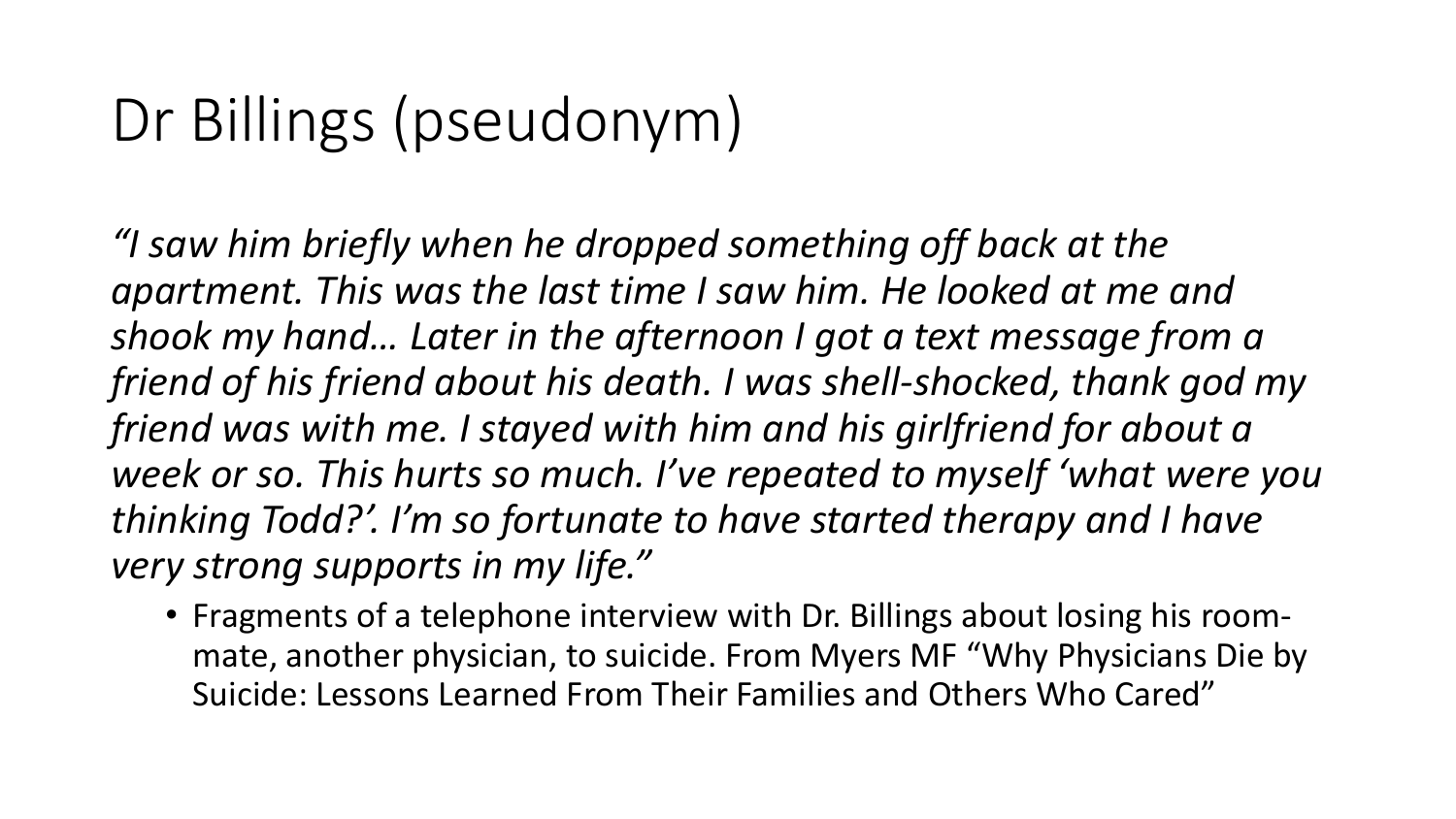### Comforting words by a medical giant….

"The greatest dignity to be found in death is the dignity of the life that preceded it. This is a form of hope that we can all achieve, and it is the most abiding of all. Hope resides in the meaning of what our lives have been."

Nuland SB. *How We Die: Reflections on Life's Final Chapter*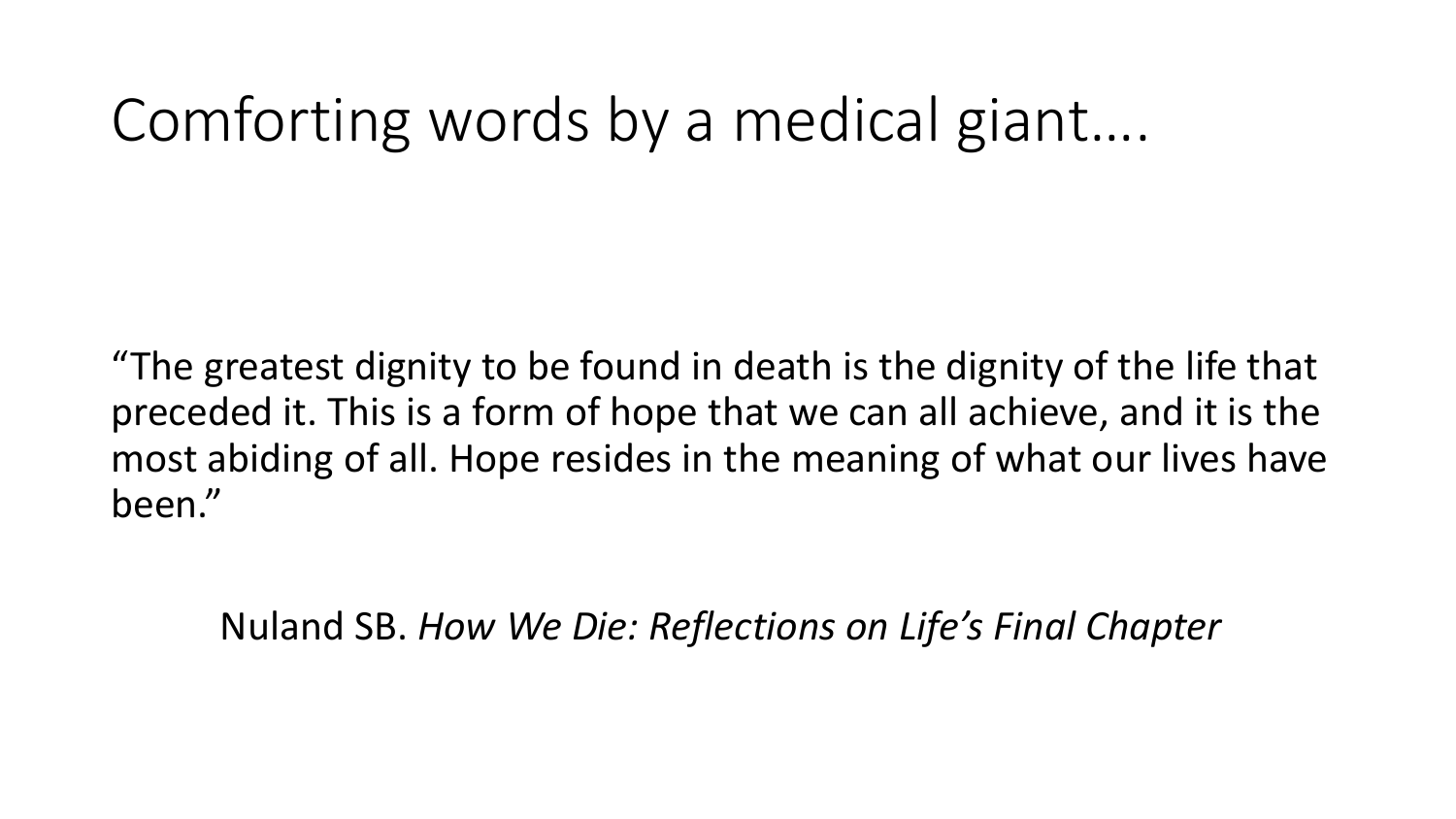#### And another medical giant…….

"I have been increasingly conscious, for the last 10 years or so, of deaths among my contemporaries. My generation is on the way out, and each death I have felt as an abruption, a tearing away of part of myself. There will be no one like us when we are gone, but then there is no one like anyone else, ever. When people die, they cannot be replaced. They leave holes that cannot be filled, for it is the fate — the genetic and neural fate — of every human being to be a unique individual, to find his own path, to live his own life, to die his own death."

Sacks, O. *Gratitude*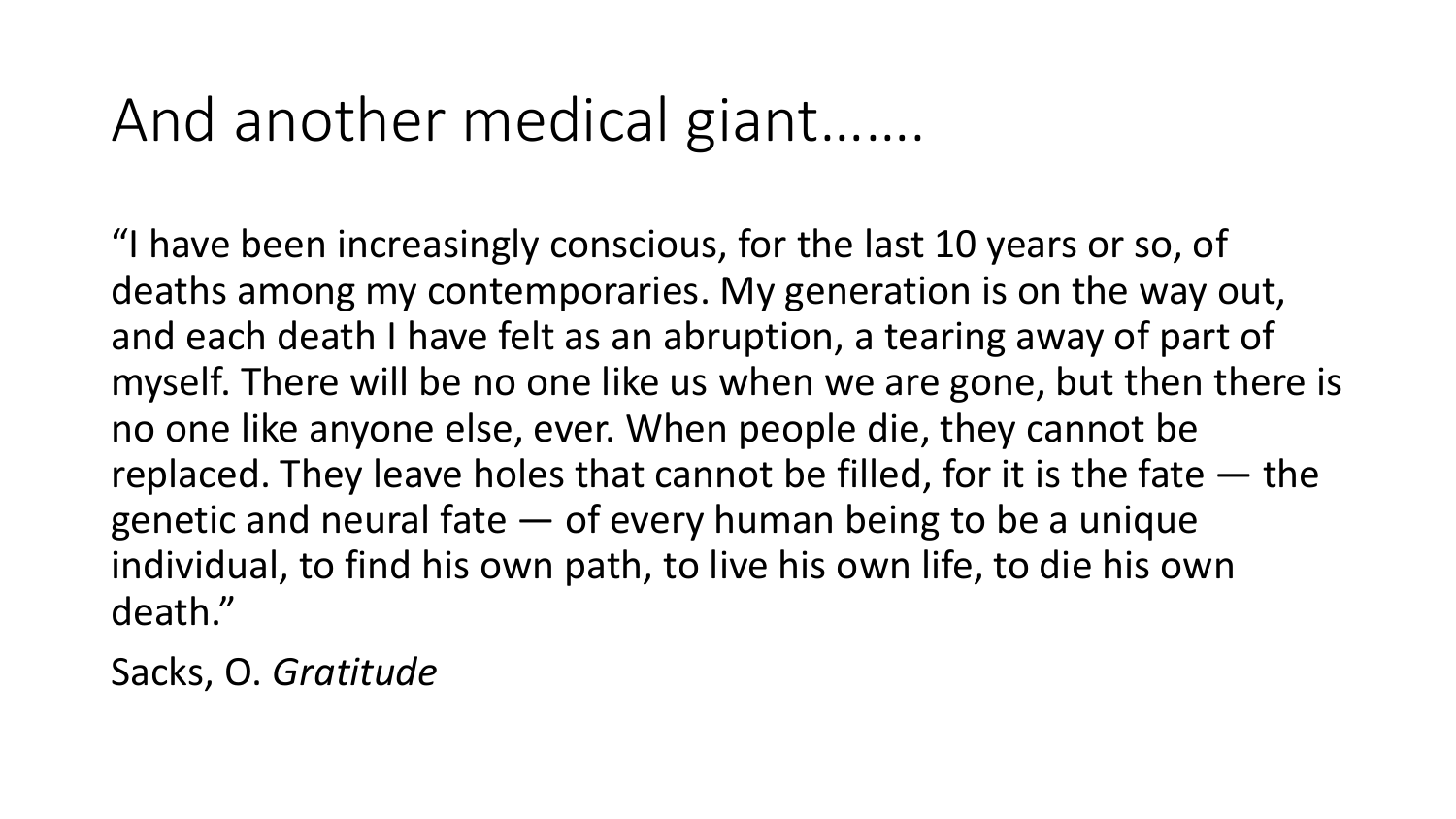End note on Keeping Well: A salute to Lucy Kalanithi, MD (widow of Paul Kalanithi, MD *"When Breath Becomes Air")*

- "Living fully means accepting suffering…..When we approach suffering together, when we choose not to hide from it, our lives don't diminish, they expand."
	- Excerpt from her Ted Talk "What Makes Life Worth Living in the Face of Death" https://www.ted.com/talks/lucy kalanithi what makes life worth living in the face of death#t-918383